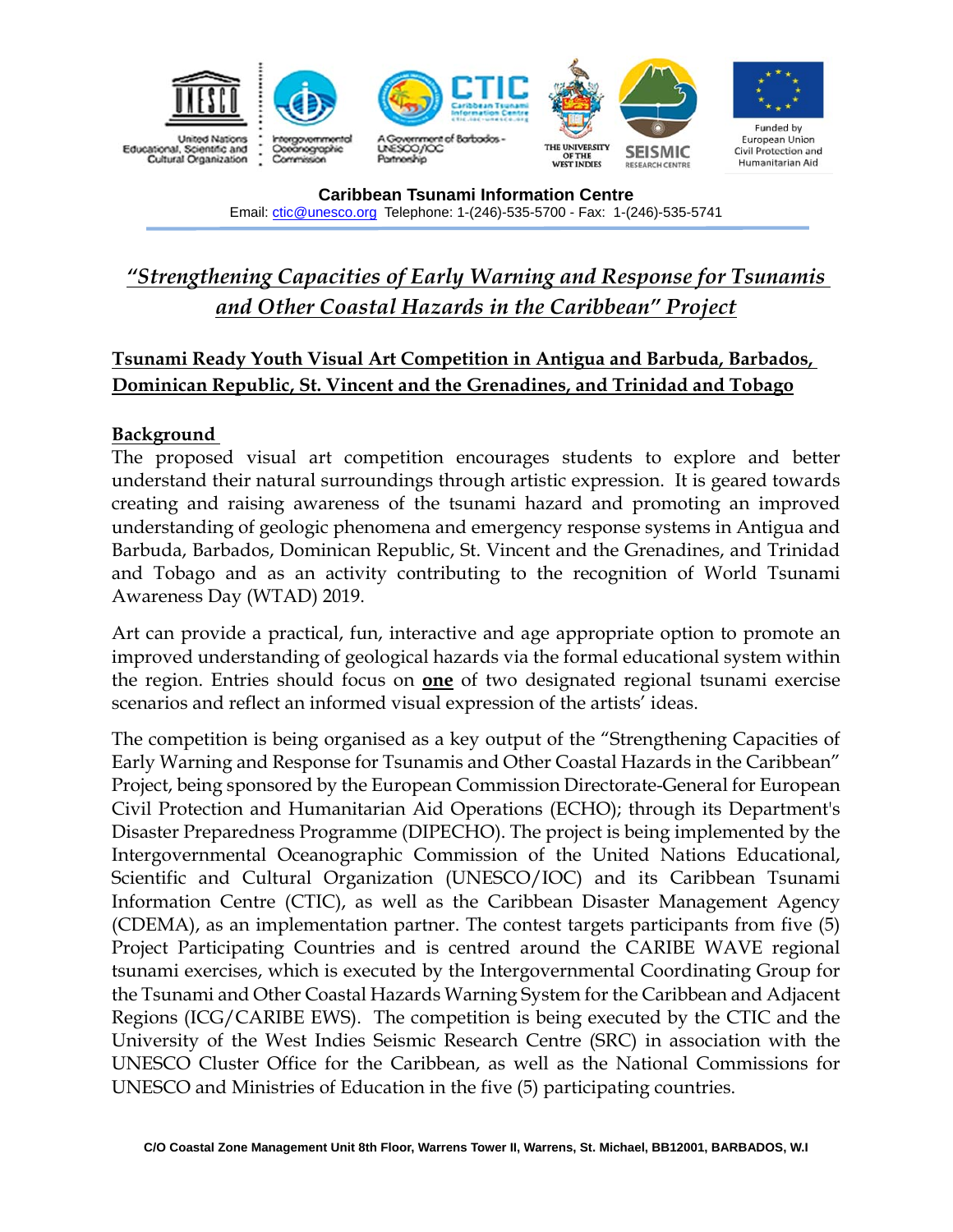

In addition, this school competition also aims to contribute to the implementation of Objective 3 of UNESCO's SIDS Action Plan, which seeks to "increase resilience and adaptation of SIDS in the face of environmental challenges, including those related to climate change, tsunami or other hazards", specifically by the following action:

*Action 3.1 - Integrate climate change knowledge and action in policies, development programmes and educational programmes through climate change ESD and the Sandwatch Programme*.

Furthermore, with the additional support of the Kingston UNESCO Cluster Office for the Caribbean, the competition also aims to contribute to the implementation of their Special Initiative for the Caribbean (SPIC), which addresses the thematic priority 2 (Climate change) with two areas of focus:

*Area of focus 4: Resilience of communities to disasters and climate change through cultural and natural resource initiatives.* 

*Area of focus 5: Climate change response through education and communication*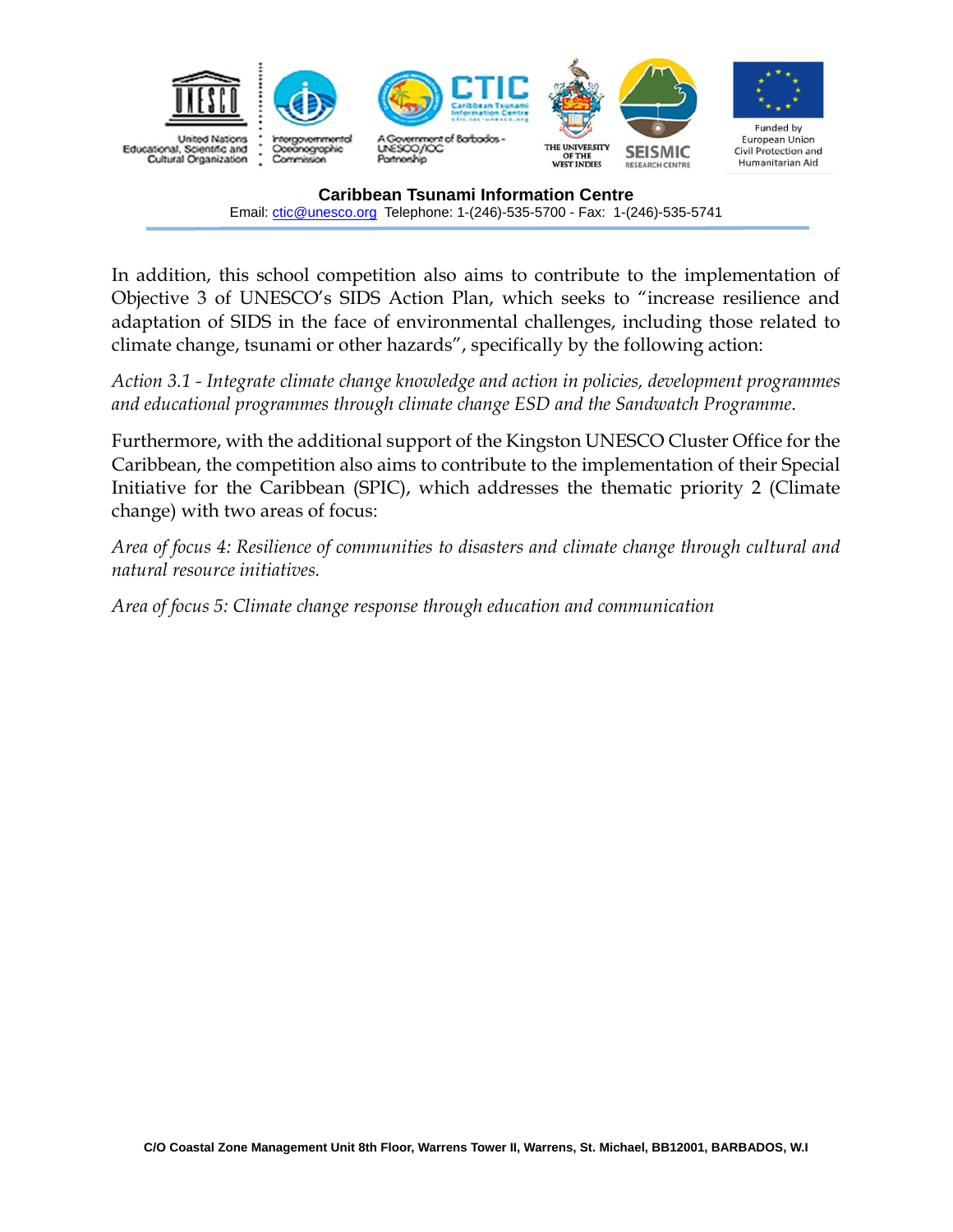

# **Objective**

This competition aims to:

- Make students aware that they live in an area that can be affected by tsunamis.
- Improve students' understanding of the impact and potential dangers associated with tsunamis.
- Create an awareness of tsunami safety procedures on an individual and national level.

#### **Theme**

Students must create an art piece that focuses on and reflects **one (1)** of the following Caribe Wave scenarios. Reflection questions in italics may be used as a guide:

1. **A tsunami generated at a tele-seismic source off the coast of Portugal (i.e. event of 1755)**. *What was the impact of this event? How would your community respond to an official tsunami warning with time to prepare and evacuate? How would such a warning make you feel? How do you think this kind of tsunami could impact your community? What are the threats caused by tsunamis? What can be done as a country, a community or personally to prepare?* 

OR

2. **A tsunami generated due to an earthquake near the Virgin Islands (i.e. event of 1867).** *What was the impact of this event? How would your community respond to an emergency warning with little to no time to prepare and evacuate? How would such a warning make you feel? How do you think this kind of tsunami could impact your community? What are the threats caused by tsunamis? What can be done as a country, a community or personally to prepare?* 

Candidates are expected to do some research on the actual events which took place and be inspired from their research.

Resource websites include:

www.ctic.ioc-unesco.org; www.tsunamiwave.org; www.tsunamizone.org; www.uwiseismic.com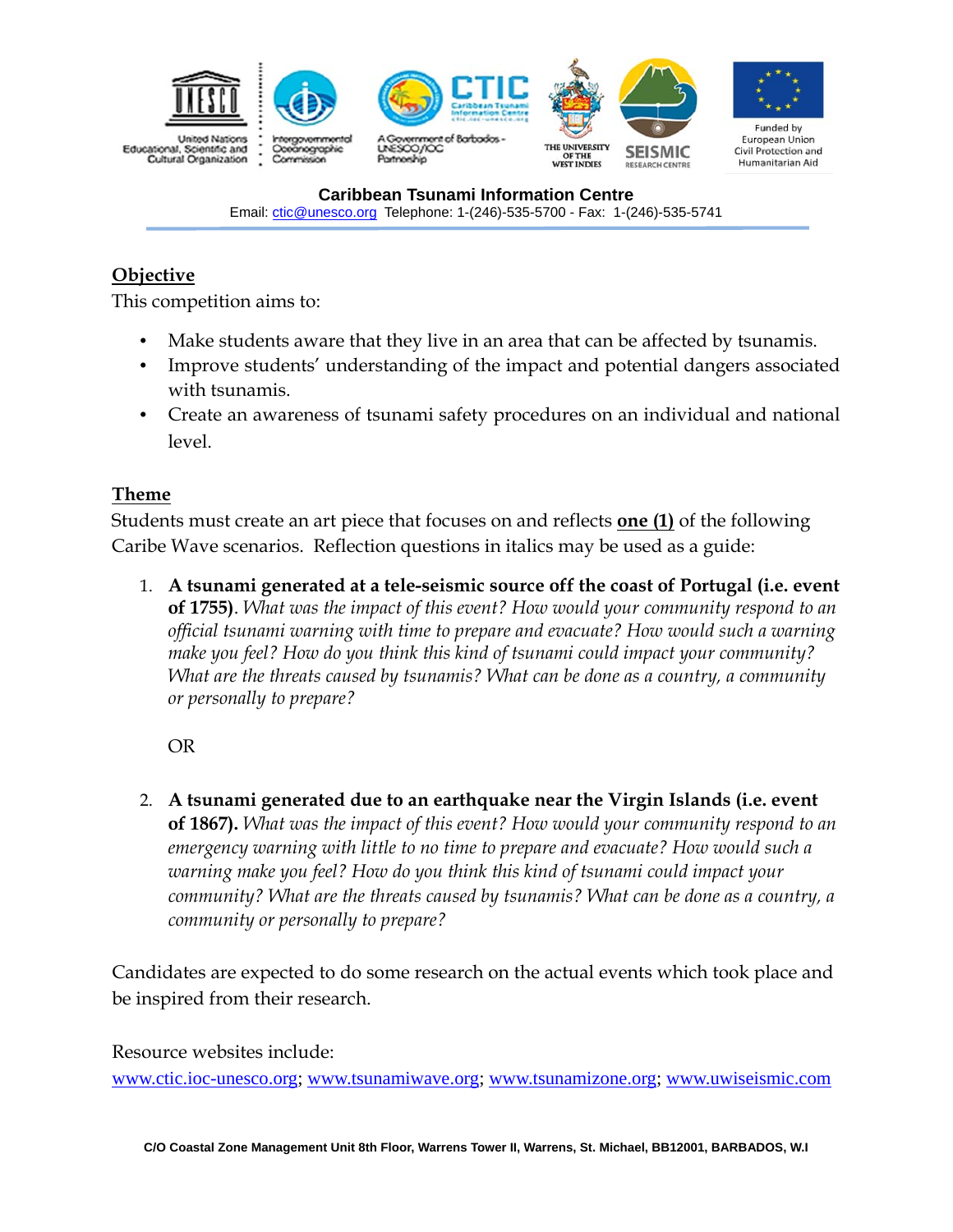

# **Target Group**

Secondary school students between the ages of 14 – 16. **Registration for all entrants will be accompanied by a confirmation slip for a teacher/parent/guardian to sign**.

#### **Rules**

- 1. *Media*: Acrylic, Watercolour (includes gouache and poster paints), Oil, Pastel, Pen/Ink, Marker, Graphite/Pencil, and/or Charcoal. *Material:* Canvas, Water color paper, Sketch pad paper. No stretched canvas will be accepted.
- 2. Artwork must be focused on **one** of the two Caribe Wave scenarios listed above in the theme.
- 3. Dimension for entries is 16 inches by 23 inches and must be presented in landscape format. All artwork must be signed and dated by the artist in the bottom right hand corner e.g. "J. Smith, 2019"
- 4. All content must be original.
- 5. Each art piece must have a registered entrant. Failure to provide all the required information will result in the artwork not being considered.
- 6. All entrants must be nationals of the participating countries.
- 7. Only the first 100 registrants per country will be accepted.
- 8. Students must pre-register online via the links posted on the respective partner webpages, to ensure their spot amongst the 100 eligible entries. The registration receipt must be printed, filled out, signed and submitted along with hardcopy of artwork.
- 9. **Hardcopies of artwork with confirmation slip signed by teacher/parent/guardian, must be delivered to the National Commission for UNESCO offices** in the respective select DIPECHO-CTIC Project country by **January 10, 2020 by 4:00pm.** No submissions will be accepted after this deadline. The directory of National Commissions for UNESCO can be accessed via https://en.unesco.org/countries/national-commissions
- 10. Submitted artwork entries will become property of the CTIC and The UWI-SRC. Original pieces may not necessarily be returned to the artist. CTIC and The UWI-SRC reserve the right to use the artwork and/or copies of the artwork for public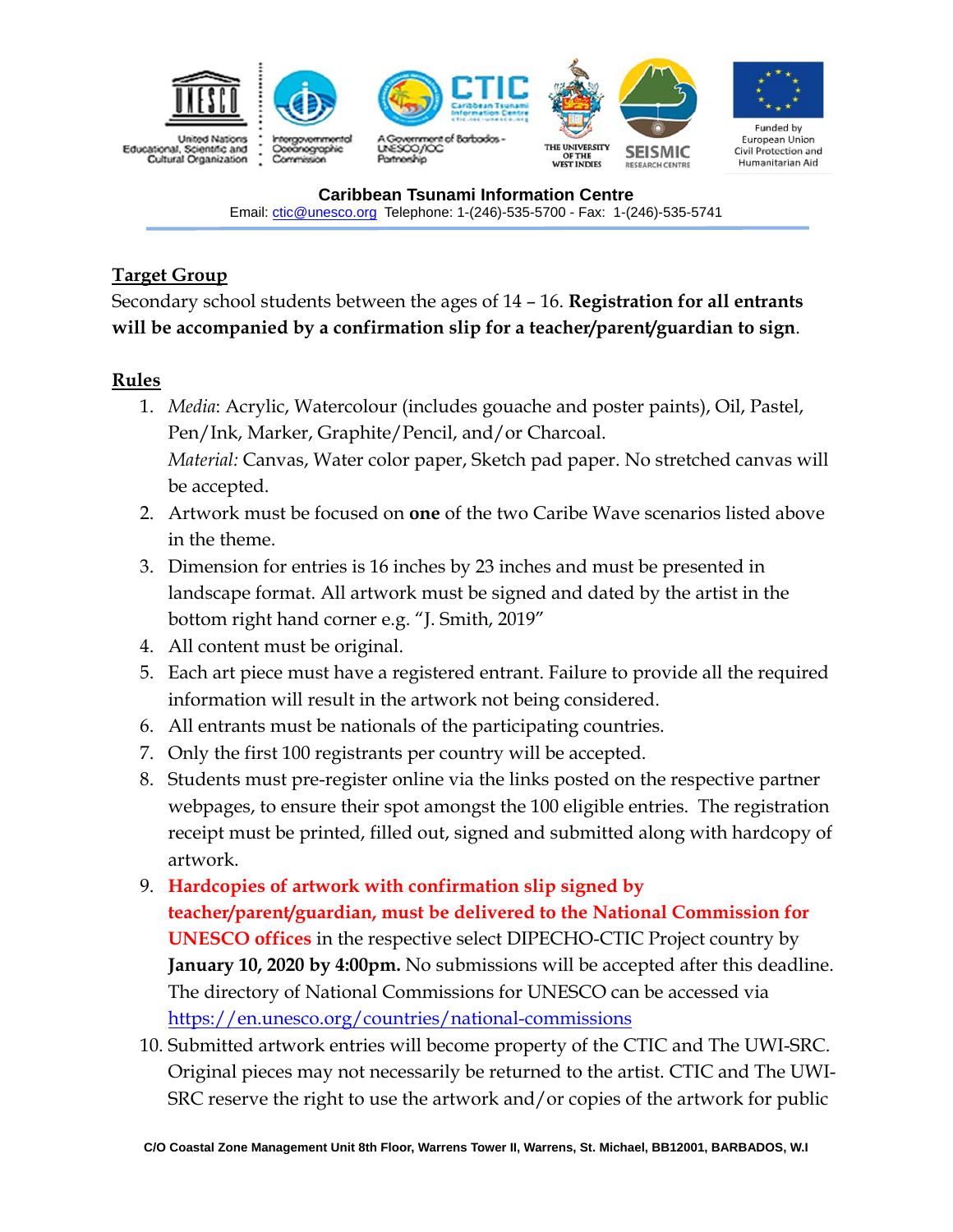

display in all forms of media (digital, print, electronic) in perpetuity for **noncommercial purposes** only. Where possible, the artist will be credited.

# **Important Dates**  Registration ends on November 5, 2019.

| October 9, 2019                   | Competition announcement/launch          |
|-----------------------------------|------------------------------------------|
| October 9 - November 5, 2019      | <b>Registration Period</b>               |
| November 5, 2019 12:00 am         | <b>Registration deadline</b>             |
| November 6 - January 10, 2020     | <b>Artwork submission period</b>         |
| <b>January 10, 2020 by 4:00pm</b> | <b>Artwork submission deadline</b>       |
| January 13 - 24, 2020             | First round of judging (originals)       |
| January 27 - 31, 2020             | Second round of judging (scans)          |
| March 2020                        | Announcement of winners and prize-giving |
|                                   | ceremonies                               |

#### **Awards**

Awards will be given to the 1<sup>st</sup>,  $2<sup>nd</sup>$  and  $3<sup>rd</sup>$  place winners of each country. The top 10 entries will also be chosen to be exhibited at an awards ceremony.

### **Judging Criteria**

The pieces will be judged on creativity, accuracy, relevance to and interpretation of the theme based on the following:

- 1. Interpretation and the clarity of the theme to the viewer
- 2. Creativity and originality of the depicted theme
- 3. Quality of artistic composition and overall design based on the theme
- 4. Overall impression of the art
- 5. Knowledge of chosen topic
- 6. Adherence to rules of the competition